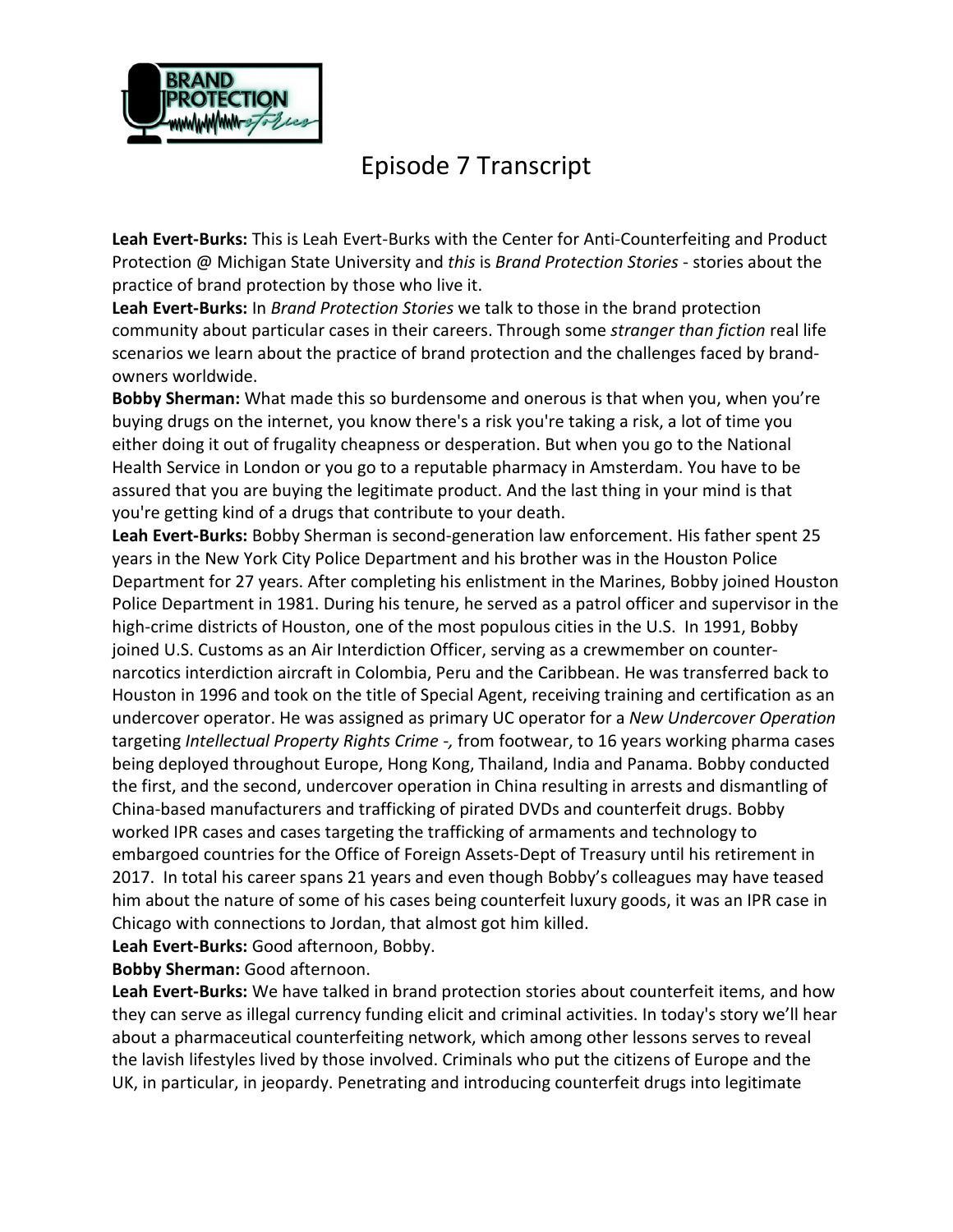

supply chains that made their way to cancer, heart patients, and others with serious health conditions. But it was their greed and designer taste that led to their eventual downfall. So Bobby in talking about this particular case. I wanted to get into a little bit of your background. The listeners to this podcast have heard your impressive bio, you started doing undercover work that primarily involved luxury counterfeit goods including athletic shoes. Is that correct?

**Bobby Sherman:** Yeah, mostly um luxury goods everything from Louis Vuitton purse is to Nike shoes. A lot of flea market operations, that type of thing.

**Leah Evert-Burks:** Okay. So when we talk about IP, federal, the federal charges, sometimes are thought, not to be particularly sophisticated or impactful cases. But as I understand it in 1999 while you were doing some undercover work in San Antonio. There was a group based out of Belize that was transshipping counterfeit Nike and Adidas products. And then they asked you about some pharmaceuticals.

**Bobby Sherman:** Yeah, that was that was really a turning point. You know, we're talking 20 some odd years ago 20, almost 21 years ago, and we were again just doing luxury goods and and branded sporting goods. And we really hadn't gotten into the pharmaceuticals we haven't, we hadn't seen them at all. Now that didn't mean they weren't out there we probably weren't looking to be honest with you. And in the midst of a negotiation to buy a large container of counterfeit athletic shoes and and t-shirts and sweatshirts. The subject investigation was from Belize offered me counterfeit Cialis, which is the first time we were offered a counterfeit drug, and we jumped on it and decided to buy it, we didn't know what are we going to deal with it, we didn't, we weren't familiar with the investigative techniques and doing these kind of cases or with applicable charges are we said, it's got to be something so we instantly snapped to it and decided to negotiate a deal right then in there.

**Leah Evert-Burks:** And something serious because they're talking about pharmaceuticals here. **Bobby Sherman**: Well exactly that changed the whole complexion of the IP investigations for us.

**Leah Evert-Burks:** So the case we're going to talk about today involves Kevin Xu and Peter Gillespie was actually out of China and Europe, but of course you were officed out of the United States though you did extensive undercover investigative work around the world. But as we go through this case one thing that I think is an interesting aspect of it, is how the case how a case in in one part of the world can be tied together with activity in the United States or another part of the world. And as I understand that started to develop in 2007 when you received information from a large pharmaceutical company that I believe was Eli Lilly that reported that there was a target in China that was manufacturing and trafficking counterfeit drugs. **Bobby Sherman:** Yeah, that's right. But before I go into that I think it's in order to explain a little bit, the scenario how we, we came about receiving that information. The whole concept with the advent of the Internet, the World Wide Web, and the ability to communicate easily across international borders, makes the whole concept that traditional concept of venue an ephemeral concept, the concept that it really is depends on who buys it and where and you can actually have a venue anywhere. And the reason that they called us from Eli Lilly, the investigators, is because we had a history of dealing with him on prior investigations. One thing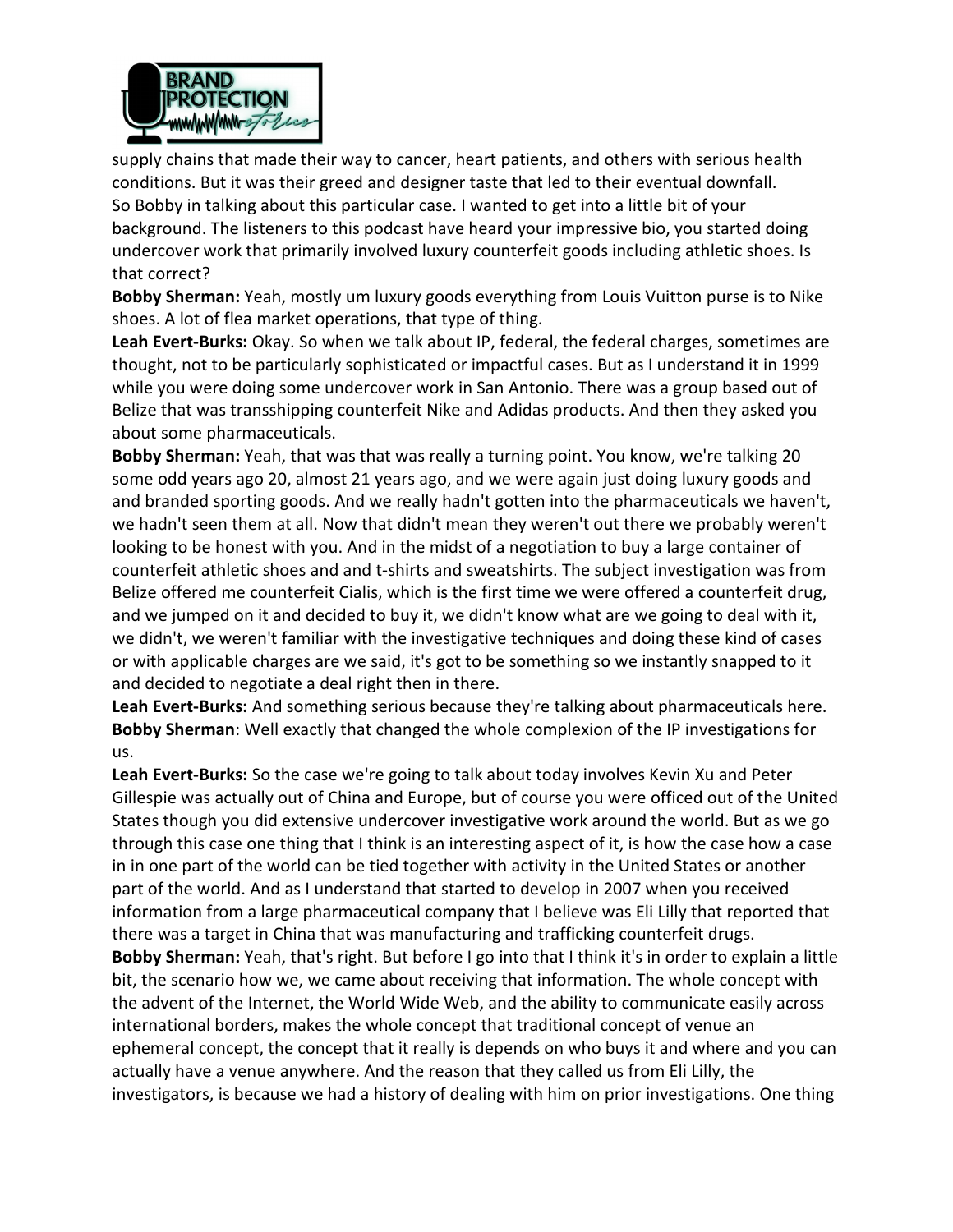

that that the pharmaceutical industry has really been at the forefront is conducting sophisticated investigations proactive investigations to conducting market surveillance to identify counterfeit that they didn't know was there. And they, they have a most of the major companies have very, very professional, investigative operations that are made up of retired federal agents and from both United States and worldwide. And we had established a really strong relationship with the pharmaceutical companies and a particular Eli Lilly so as far as a direct connection to Houston at that time, there wasn't one. But that was what the internet is for.

**Leah Evert-Burks:** The discipline of brand protection is derived out of trademark law- since counterfeiting is a violation of trademark rights – its important to remember that these are laws set up regionally throughout the world to protect the consumer. Yes, trademarks are assets of companies, but they tell the consumer the source of the goods and provide the assurance of origin. But, brand protection isn't only the responsibility of the legal profession, it's multidisciplinary by nature, *and* necessity. People find themselves in this field from such diverse career paths as security, supply chain, law enforcement, marketing, IT, finance and yes legal, as well as many more.

**Leah Evert-Burks:** So, what was interesting about this case I think also was you know you were seeing trafficking of lifestyle drugs, as you said Cialis some others. But what Eli Lilly was concerned about was trafficking of therapeutic drugs.

**Bobby Sherman:** Yeah. You know, the whole process in our undercover operation and dealing with counterfeit drugs was was a constantly changing process and the overwhelming majority of drugs that we encountered the first couple of years of as you said were lifestyle drugs. Namely, Cialis, Viagra, and Levitra all erectile dysfunction drugs. They were very popular, for whatever reason, a lot of men don't like to go to the doctor and admit they have erectile dysfunction. So, you have the ability to get the drugs without subjecting yourself to embarrassment. And for some reason a lot of men think that, a lot of men who wouldn't get a buy a drug over the internet sight unseen for headaches or or cancer would be willing to buy it for erection erectile dysfunction. So it was an easily marketable drug, with a huge market and it was unlimited customer base. But what Kevin Xu that our target that that was brought to us by Eli Lilly differentiated him from the past targets, he had a wide breadth of counterfeit drugs, unlike any we've ever seen cardiac drugs, cancer drugs psychiatric drugs blood thinners. All contemporary and popular therapeutic drugs outside the realm of the lifestyle drugs that, that, that actually posed more of a threat though you can't discount the importance that that the threat today pose also.

**Leah Evert-Burks:** Right and I believe one of the things that brought this to the attention of the British authorities, was that there were some QA/QC issues with respect to packaging of the products.

**Bobby Sherman:** Yeah, you know, that goes back to my point about venue and investigations being an ephemeral quality and not like the old days we have one, maybe one or two jurisdictions doing an investigation. While we were doing the Kevin Xu investigation. The British MHRA, which is the United Kingdom counterpart to our FDA was encountering counterfeit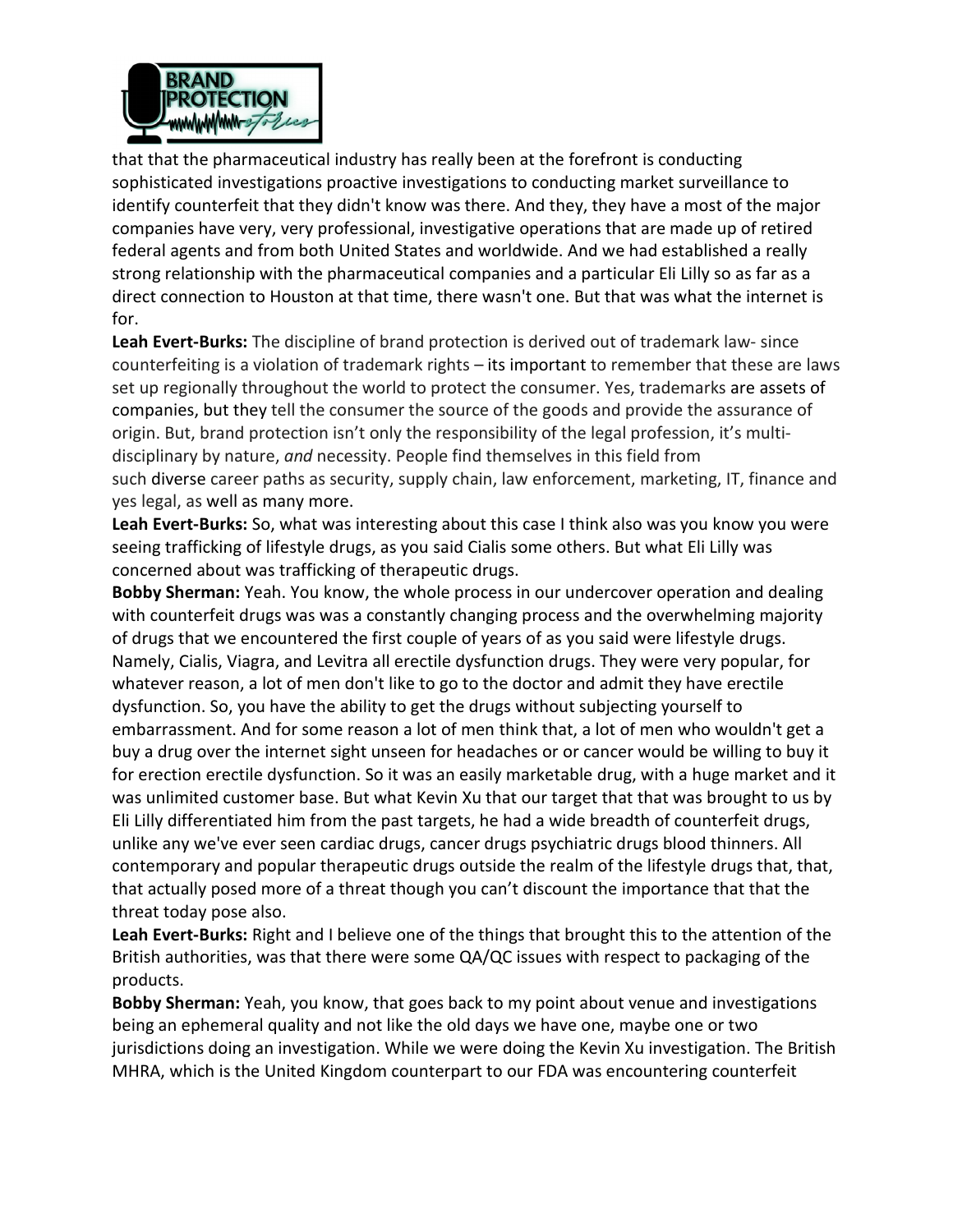

drugs that as you said entity legitimate legitimate supply chain extensively through the through the parallel trade of pharmaceuticals.

**Leah Evert-Burks:** Right, right. And what was picked up there, I believe were things like you know poor spelling errors, lot numbers, consistent with what is seen sometimes in counterfeits. But, Kevin Xu, who, who was the manufacturer of the goods, his downfall as far as the situation was picked up really because of packaging and lot numbers by the UK authority Medicines and Health Care Products Regulatory Agency.

**Bobby Sherman:** Well, let me be more precise with that because that's really not exactly what happened. While we were we were investigating Kevin Xu. The MHRA and the European Union investigative bodies were encountering these counterfeit medicines. With the packaging anomalies, and they didn't know where they were coming from, but through their investigation they determined that were coming from a major criminal named Peter Gillespie, who was a major trafficker, who was a United Kingdom citizen. They had no idea who Kevin Xu was, and we had no idea who Peter Gillespie was. All we know is that. All I knew is Kevin Xu was trafficking in in dangerous therapeutic counterfeit drugs, all MHRA knew was that they had a serious, serious market penetration of the legitimate supply chain, and we didn't know that there was a connection till after we arrested Kevin Xu and found wire transfers that tied him to Gillespie.

**Leah Evert-Burks:** Got it. So, so looking at the severity of this counterfeiting situation. It was a concern not only for the UK but obviously as you were talking about parallel, the parallel market or the gray market, any region where these drugs could be sold and distributed. **Bobby Sherman:** Yeah, you know the parallel market is is kind of a tricky subject and and it's a, it's a, it's a sensitive subject for the both the host nations and, and for the, the pharmaceutical manufacturers and and to to explain it in the most simple way, you know, they, they offer. They, they take drugs that are offered in another country, legitimate pharmaceutical drugs at a lower price that aren't sold for whatever reason, and repackage them, and sell them in a venue like the European Union, where they get, fetch a higher price. And so ideally, that, that, that takes care of surplus drugs that that aren't being sold in the cheaper market, but at the same time, offering a discount to the people in the, in the more expensive markets, on a theoretical level. Unfortunately, with this case exposed is the, the potential danger for market penetration of counterfeit pharmaceuticals.

**Leah Evert-Burks:** Parallel, gray market or diverted products, is a concern for most brands since if their products end up in these markets, it means they were not being distributed to the channels authorized or intended by the brand owner. But for pharmaceuticals, it's a n even more dangerous situation as it also may mean the drugs may not meet the country's regulatory standards for safety and efficacy - And as pointed out here in this story may actually be counterfeit have no or limited active ingredients, useless fillers or contain deadly and toxic chemicals that may never be detected.

**Bobby Sherman:** And you, when you said about the packaging anomalies. That's one of the things that we found is the most difficult to counterfeit is, is the packaging, whether it be holograms different types of labeling and frequently, there are minor spelling errors in the packaging, or even they constantly use the same lot number they don't understand the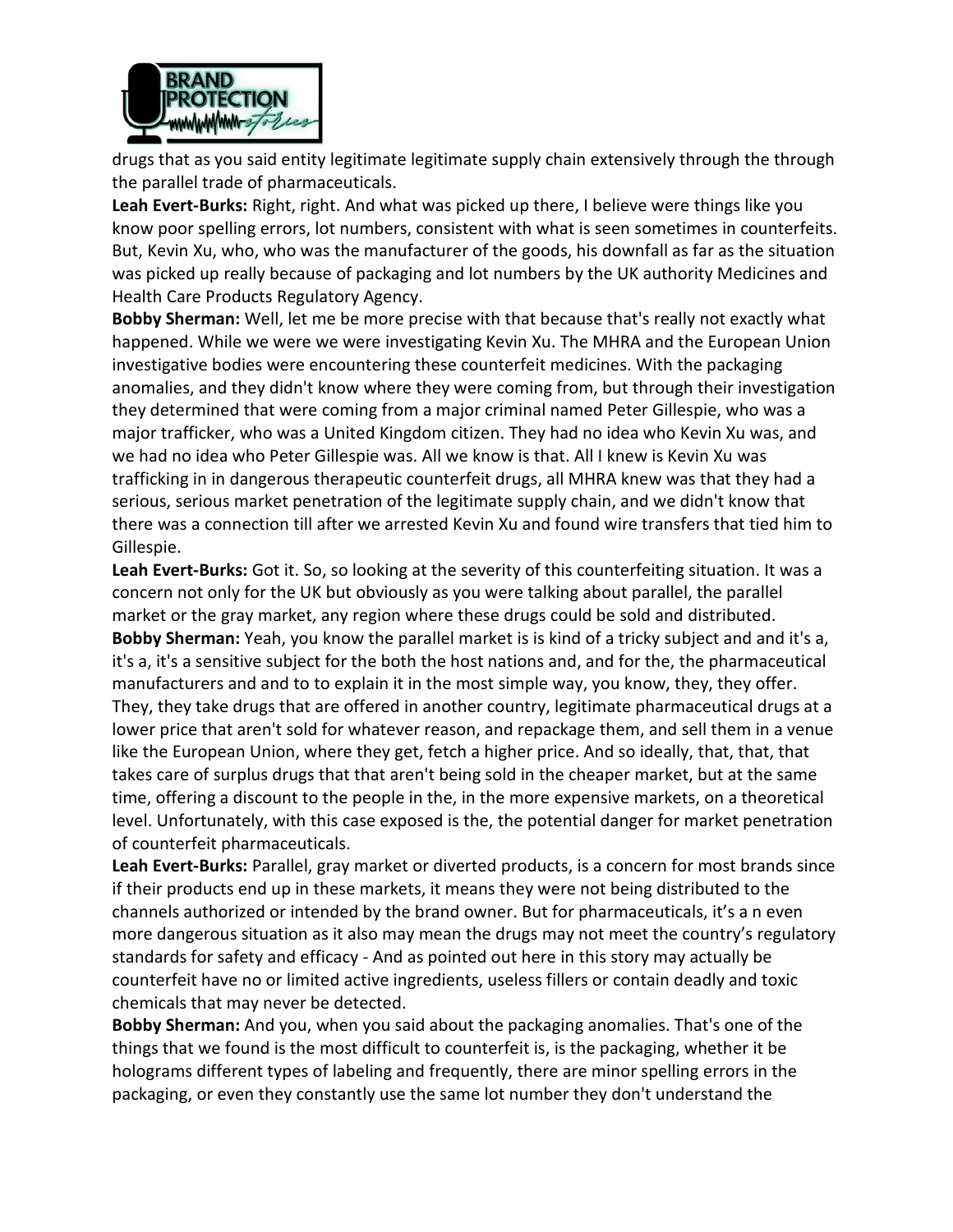

significance of the unique lot number or they do they don't care. So you'll see a package of Levitra that shows manufacturing and 2019 with a lot number from 2007. And now the average person wouldn't know this, but a, a regulator, or a pharmaceutical industry investigated with know that.

**Leah Evert-Burks:** And you know there's there's never a safe, or good counterfeit drug I mean we look at these there's issues with purity and potency some just have fillers in them. And when we're looking at therapeutic drugs what really strikes me is, it may not be discovered that a patient has taken a counterfeit therapeutic drug, because they may not improve from their condition, or they may pass away, but maybe the last thing that the medical community would be looking at is whether or not they had ingested or taking counterfeit medications. I think it's interesting, we did a Brand Protection Story a few episodes back with Andrew Love of Specialized Bicycles, with respect to counterfeit helmets and one thing that I think was very interesting that he said, is if I buy cyclist dies in an accident of head injuries. The last thing being considered at that point is maybe it was a counterfeit helmet. And with pharmaceuticals, it's the same. Again, they may not be able to detect that the patient had actually taken counterfeit medication or drugs. And I think this case really emphasizes the severity of the situation when it involves counterfeit drugs.

**Bobby Sherman:** Especially in the cancer drugs because people are seriously ill. And even as a cardiac, cardiology drugs, the presumption is that the deceased died from the disease. And, you know, let's face it, most people don't say oh my grandmother died. Let me bring the medicine in to see if it's real medicine, it gets discarded and they move on. And again the presumption is that the disease killed them not the pharmaceutical, the kind of pharmaceutical so we don't know.

**Leah Evert-Burks:** Right, right. So I understand this case was the largest class would recall in the UK. And given the fact that it was these good these goods had penetrated legitimate supply chains so medical facilities pharmacies and the like, you know, it is one of the largest of its kind in Europe.

**Bobby Sherman:** Yeah, I um. I try to do some because this happened back in 2007, 2008 just went on. And I did a little bit of research and I haven't been able to find one that's bigger than that subsequent to it, you have, I'd be interested hearing about it. But you know this, what made this so burdensome and onerous is that when you, when you're buying drugs on the internet, you know there's a risk you're taking a risk, a lot of time you either doing it out of frugality cheapness or desperation. But when you go to the National Health Service in London or you go to a reputable pharmacy in Amsterdam. You have to be assured that you are buying the legitimate product. And the last thing in your mind is that you're getting counterfeit drugs that contribute to your death. And besides, causing. Besides, causing unnecessary deaths and harm to patients. It undermines confidence in the entire pharmaceutical industry, something that we don't need now especially the advent of COVID and the vaccines. Within this particular case, the last figure I show was 25,000 packaging of 700,000 fake doses of Zyprexa, Plavix, Casodex were distributed in the legitimate supply chain of the United Kingdom, retail value was over \$4.9 million dollars, 10s of thousands of them were distributed to unknowing patients.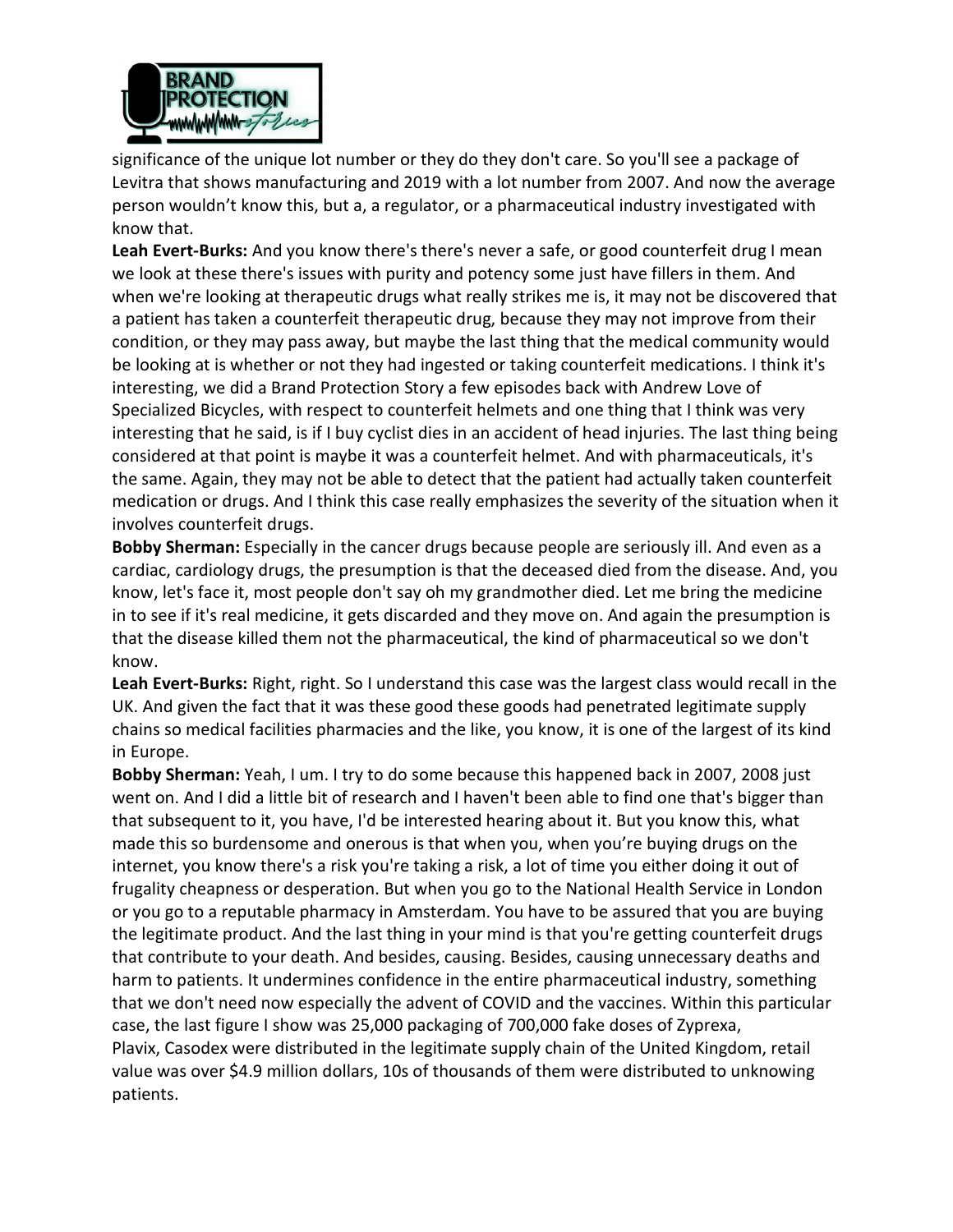

**Leah Evert-Burks:** Wow. Wow. So getting to your portion of the case. And I'm tempted to say "in walks a Texan" but as you can hear, you still hold some of your New York accent and not the Texas drawl, but you met up with Kevin Xu in I believe 2007, because you made a connection between what was going on in Europe, and what you were seeing happening within his counterfeit operation. Can you tell us a bit about that meeting?

**Bobby Sherman:** Even at this point we weren't sure about the connection. Lilly, who we've worked with extensively provided us information, they had information, they had dealt with him directly. They had knowledge that he was exporting counterfeit drugs to the US and handed us off as a major customer with with retail pharmacies that could distribute Kevin Xu's counterfeit drugs. So basically they did the handoff and facilitate us having a meeting at Bangkok International Airport, with Kevin Xu, his wife and I.

**Leah Evert-Burks:** I see so, why Bangkok?

**Bobby Sherman:** Well, we're dealing with the manufacturing country of course and almost all these pharmaceuticals is China, and from a political political standpoint, China is the 800 pound gorilla in Asia. Most countries do not want to aggravate China, they don't want to antagonize China. They don't want to get involved in any investigations that would cause diplomatic conflict with People's Republic of China. Bangkok has traditionally been a very amenable and cooperative venue for us to do our operations. We couldn't do the meeting in China, because that would be espionage, and we couldn't do that it would be too much of a risk, and we don't do that in this type of thing. So, Bangkok was the only the best the best venue of course would have been the United States, but he's not going to come to United States Xu because you can get arrested here.

**Leah Evert-Burks:** Right, right. So you decided on Bangkok and you met Kevin Xu and his wife over coffee. Bobby, being an astute observer of human characteristics and so forth as an undercover officer, you started identifying certain characteristics in Kevin Xu's wife. Can you tell us a little bit about that?

**Bobby Sherman:** Well it was interesting because one of the most important things of being an undercover operative is listening, not talking but listening, and it was quite apparent from the dynamics the personality dynamics of both Kevin and Xu and his wife, that the wife had a little bit more authority in the family I wouldn't say that she was running the counterfeit pharmaceutical operation, but she was the dominant personality in the relationship. And when you're doing an undercover operation. When you're targeting a subject for investigation, you try to ascertain and identify their vulnerabilities and weaknesses. So she had quickly, apparently. She quickly became apparent that she was the, the weakness and vulnerability for Kevin Xu. She also was dripping from head to toe with legitimate genuine counterfeit pharmaceuticals excuse me, luxury goods. I think she had a Hermes Birkin bag which is very expensive. She had Louis Vuitton luggage. I mean, everything was legitimate luxury goods. And when I commented on how nice they were she she was. She was, you know, very very appreciative and and really liked the fact that I noticed, and she almost dominated parts of the conversation, even though they had nothing to do with the pharmaceuticals. So, I knew that the hardest thing in dealing with Kevin Xu was not getting the pharmaceuticals from him was not doing the cash transactions or the wire transactions and showing the financial, the financial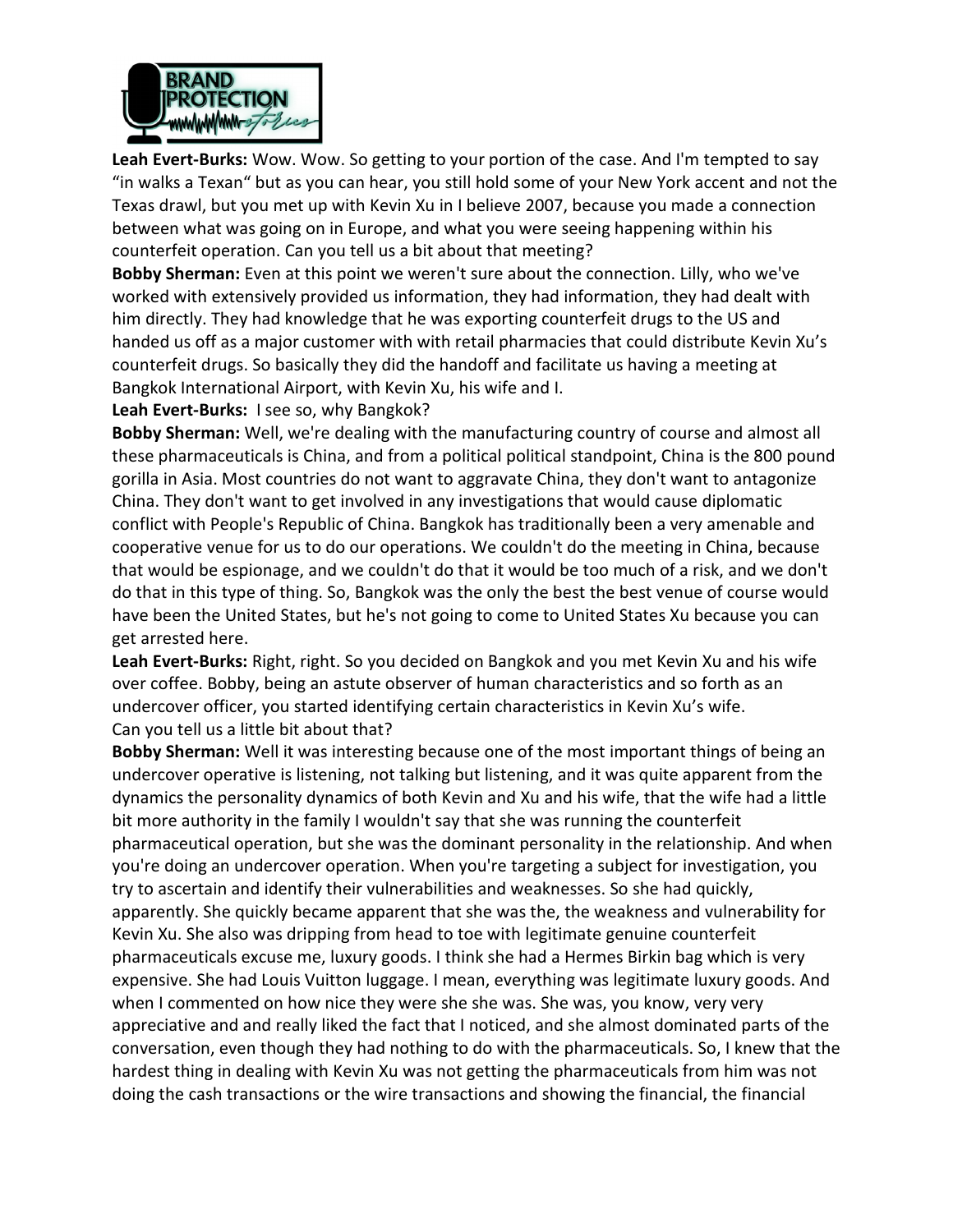

path that he's taking, what was getting him to the United States where he could be arrested. Because the one thing he did not want to do is come to do a deal United States because he was vulnerable. Now, he wasn't willing to come to United States for counterfeit pharmaceuticals, but his wife was willing to come for luxury goods. And when in the course of the conversation. I talked to her about diamonds and gems, and she became very excited and I told her that I could get high quality diamonds unset stones for 30 to 60% off retail, and she became very excited and I invited her to come and she instantly made it a point of telling her husband, we need to go and get these diamonds. So, at this point, Kevin Xu was looking about coming to United States from the perspective of buying diamonds, not doing a pharmaceutical transaction, and he thought therefore that he was, safe from arrest and apprehension, which of course he wasn't.

**Leah Evert-Burks**: I see so you enticed her which caused both of them to come to the United States and it is I recall you were you were enticing them with with diamonds but possibly embargoed diamonds, hence the price.

**Bobby Sherman:** The price right exactly yeah embargoed diamonds from Liberia, and other countries in Africa, that had trade restrictions on conflict diamonds, which made her even more excited, and we didn't entice her we we offered her some diamonds at a good price and she decided to come, but she wasn't concerned about the the origin of the diamond she didn't care she just wanted diamonds.

**Leah Evert-Burks:** Okay, so they land in the United States in Houston. And can you kind of play out for us what happened then.

**Bobby Sherman:** Well, as I should Kevin Xu thought he was coming, merely for the diamonds. And we sent a, a Mercedes Benz nice luxury car that we had in our seizure lot, and with a driver and cold water bottles and snacks and picked them up at the airport like VIPs, check them into a nice real nice luxury hotel. And we told Kevin Xu, listen let's let you let your wife check in. Let's have a quick meeting. We want to take you to our warehouse and then you can come back and shower and change and lay down because they've been on a flight for 20 some odd hours in coach from China. And they hadn't had any sleep. So we decided to get him when he was vulnerable when he was when he was tired. And when he when he was most likely to talk. **Leah Evert-Burks:** Okay. All right. So you had a little bit of sympathy for them since they were so exhausted but given their travel situation so you at that meeting you were able to gather and possibly further evidence. The activities with respect to his pharmaceutical crimes and went ahead and arrested him.

**Bobby Sherman:** Yeah, we were talking earlier in the, in the, in this podcast. We talked about the, the UK connection and MHRA All right. This is where the connection came in, but we didn't have any knowledge of that to this point. But he brought his laptop with him, which was a treasure trove of evidence, and it was amazing, everything he had on that laptop, it made our case. He could have, he could have claimed ignorance, you could have claimed it, he had never done these transactions before that he was just starting this denied him the opportunity to do that. It showed large financial transactions of over a million dollars between Kevin Xu Gillespie and and and banking venues in Mauritius, Liechtenstein, Luxembourg. And really, really,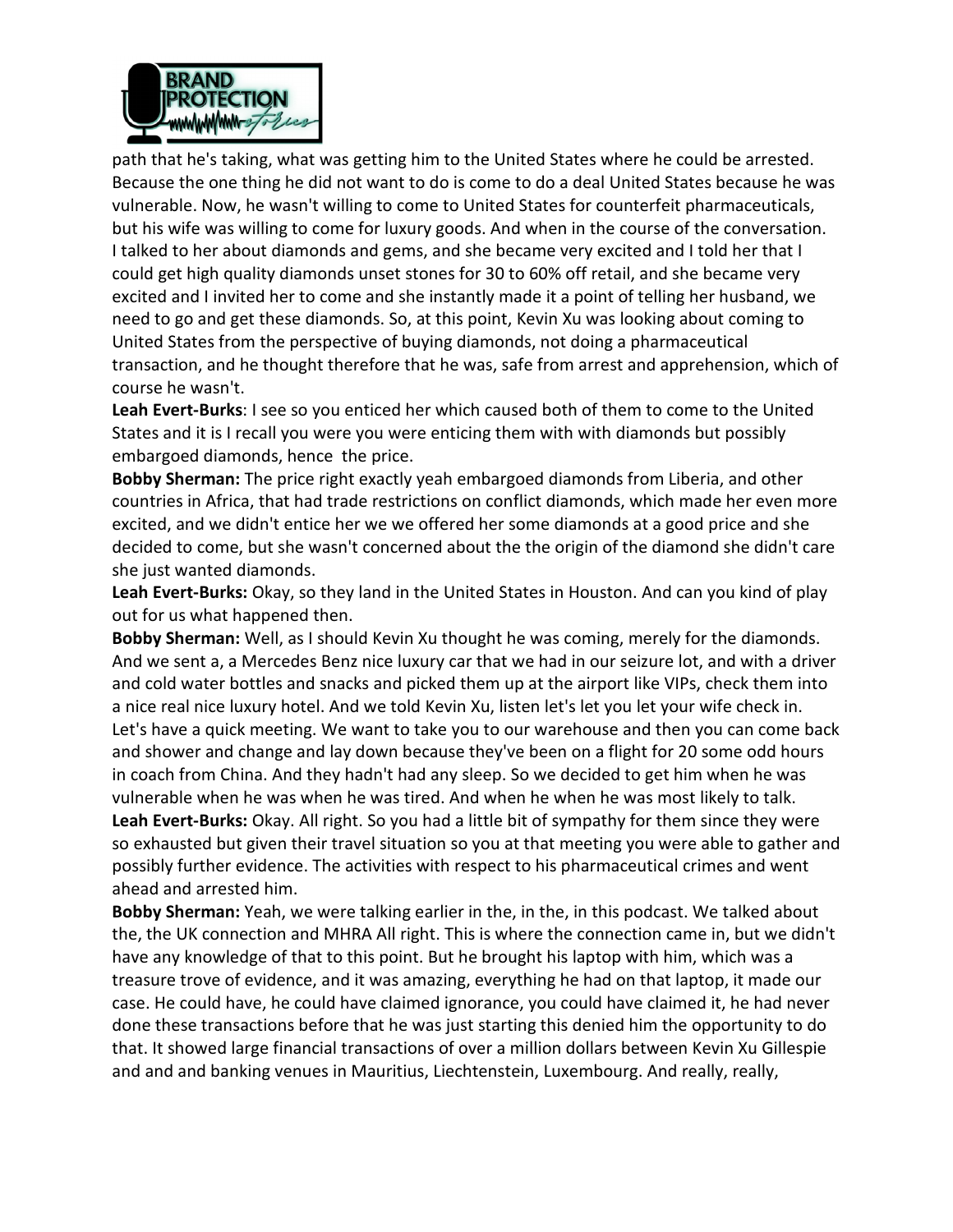

besides, identifying the direct straight linear connection between Xu and Peter Gillespie and the UK Class One recall it just showed you the international nature of this whole operation. **Leah Evert-Burks:** Hmm. So you were able to tie them together. Kevin being in the criminal chain being the manufacturer and the provider of the counterfeit medications and Peter Gillespie distributing.

**Bobby Sherman:** Distributing, yes.

**Leah Evert-Burks:** Mm hmm. Okay. So you actually participated in the trial of Peter Gillespie as a witness. Can you talk about what that experience was like?

**Bobby Sherman:** Yeah, we, we were able to expedite because of a close relationship with the United Kingdom authorities. Usually it's a laborious process called an MLAT Mutual Legal Assistance Treaty. We were able to really get that done quick through our attaché we have a Homeland Security Special Agent in London, who was my partner and started the operation Rich Halverson. He was assistant attaché who had a very close relationship with MHRA, and we got the computer image of Xu's laptop over there, much faster than we usually would have had occurred with an MLAT, and that really helped them and resulted in the necessity of me testifying in Crown Court.

**Leah Evert-Burks:** Counterfeiting can be lucrative but in many jurisdictions prosecution results only in low penalties, therefore it attracts a wide spectrum of criminals from out-of-garage sellers to sophisticated networks funding terrorism. And what *is* counterfeited? *Just about everything*.

**Leah Evert-Burks:** And Peter Gillespie was a very sophisticated businessman, as Kevin Xu was, as I understand he lived very lavishly in the UK.

**Bobby Sherman:** You know, I was thinking the other day about Gillespie, and what kind of criminal he was and he's not the type of typical criminal we experience especially in the pharmaceutical realm, whether or the IP realm. He lived in a walled estate outside of London very, very posh neighborhood. He was a sophisticated smooth operator. He was a chartered accountant. He was highly educated. He was wealthy. And, you know, the character that I thought of in dealing with Gillespie is a British version of Steve McQueen in the Thomas Crown Affair now I know I'm, I'm dating myself, but he was a really sophisticated operator.

**Leah Evert-Burks:** Hmmm. And so when he testified I think he tried to claim that he didn't realize these were fakes and so forth but that that didn't fare very well for him. In going back to his trial, it was a lengthy trial and as I understand the procedure in the UK is a little bit different than what we experience here in the United States.

**Bobby Sherman:** Yeah, you know, it was really one of the highlights of my career. To get to testify in Crown Court in London. It was just like you see on TV, the Queen's counsel and and the, the, the lawyers for the defense and and of course the judge where the powdered wigs. It's very formal, you have to stand when you testify. You don't have preparation time with the prosecutor, you just go on cold. So it was it was a lot more. It was a lot more difficult than testifying in the United States, but it was interesting, and I think they gave me a little bit of leeway with I didn't follow procedures. Being an American, a Yank, they kept referring to me as, as, as a Texan. You are obviously detected the New York accent, they were unable to discern it, and I think they had they thought they were had Walker Texas Ranger in there or something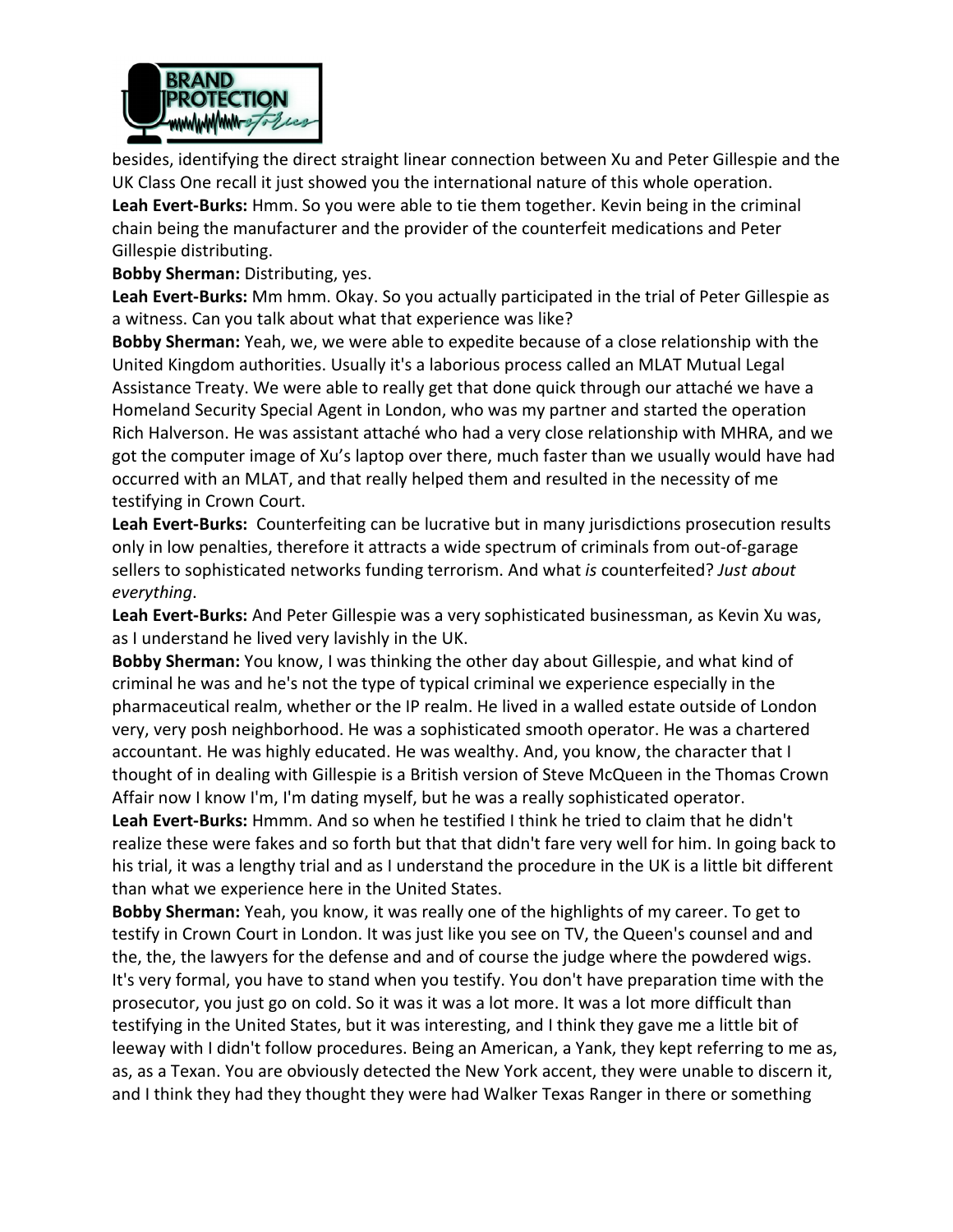

they were they were talking was kind of comical, but it was, it was an intensive trial. It lasted a couple of months, because they have long recesses. They were flabbergasted just to hear that our trial last three and a half days they couldn't believe it. You know, justice and I, my response to that, when I when I was questioned by the defense is justice is swift in Texas so they, they, they were amused by that, but it was a great experience. And it reinforced to me because I'm able to hear some testimony after testimony, how big the case was because I because I wasn't allowed to hear all the details, prior to my testimony. Because of discovery reasons, I was able to hear it afterwards and it was a lot larger than I even imagined.

**Leah Evert-Burks**: Hmm, Yeah, you got to kind of see the whole story unfold. **Bobby Sherman:** Right.

**Leah Evert-Burks:** Yeah, yeah. So that was in the UK, of course prosecuting Gillespie. Kevin Xu was prosecuted in the United States. Do you recall what his sentence was?

**Bobby Sherman:** 78 months.

## **Leah Evert-Burks:** Okay.

**Bobby Sherman:** You know, it was really interesting Kevin Xu was unlike most of you are most of the typical intellectual property violators that we've encountered in the past that were, you know, shopkeepers or businessmen who are doing this as an aside, or, or are not particularly large and sophisticated, Kevin Xu was a highly educated, sophisticated businessman who would work with Sinopec the National Chinese National Petroleum Corporation, he was, he was not he was not a, what was we say a babe in the woods he was he was, he was very smooth operator also. And it was really interesting and seeing how he was someone like that who, who had all the right answers and was doing everything right, was waylaid by the by the, the endurance and insistence of his wife. I mean there's a lesson in there somewhere I don't know.

**Leah Evert-Burks:** Yeah and in the greed.

**Bobby Sherman:** The greed. Yeah, yeah.

**Leah Evert-Burks:** Well, Bobby, one, one final question for your, this is obviously a fascinating case but if you could choose one word that you think captures or describes this case, what would it be?

**Bobby Sherman:** Collaboration.

**Leah Evert-Burks:** Hmm. Can you expand on that a little bit?

**Bobby Sherman:** Yeah, these kinds of cases usually take years to do. And it's compounded by dealing with different jurisdictions different countries, different laws. Different trademark holders. This case everything came together through close collaboration and long-term relationships that we had, we had developed over the years and doing other cases, it's extraordinary that we did this case in less than seven months I still can't believe we did it so quickly. And it's a testament to the collaboration and and the relationship between private industry, between law enforcement agencies, because FDA worked very closely with us, MHRA, City of London Police in the financial realm, and also the Judiciary and the Justice Department, all working together, putting aside all all differences and all agendas and it worked and it worked good and it's a case it's still endures today.